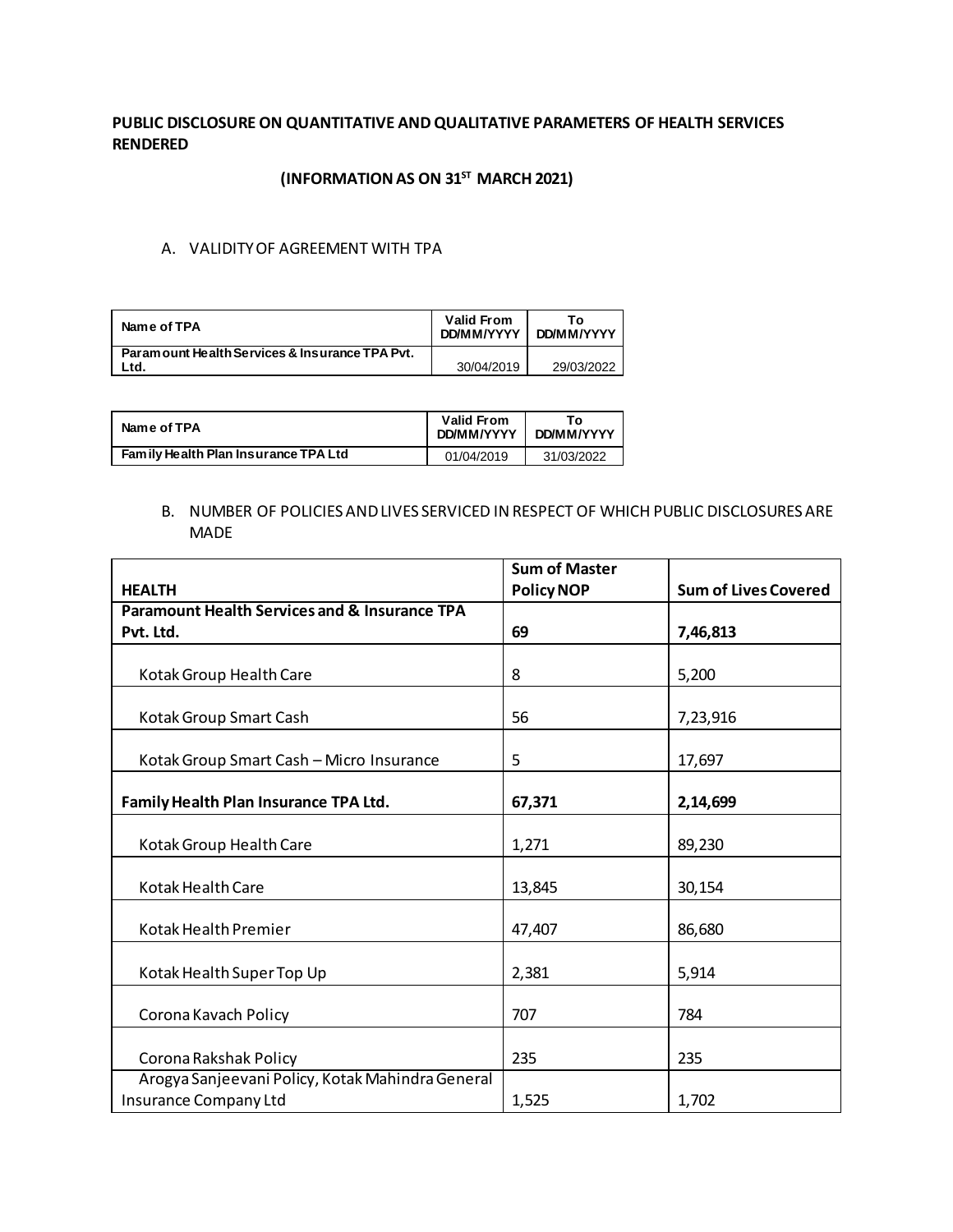| In-House                   | 1,726  | 3,61,924  |
|----------------------------|--------|-----------|
| Kotak Covid-19 Secure      | 3      | 1,50,800  |
| Corona Kavach Group Policy | 1      | 58,075    |
| Kotak Group Secure Shield  | 10     | 1,51,337  |
| Kotak Secure Shield        | 1,712  | 1,712     |
| <b>Grand Total Health</b>  | 69,166 | 13,23,436 |

| PERSONAL ACCIDENT (PA)                    | <b>Sum of Master</b><br><b>Policy NOP</b> | <b>Sum of Lives Covered</b> |
|-------------------------------------------|-------------------------------------------|-----------------------------|
| In-House                                  | 1,346                                     | 4,92,648                    |
| Kotak Accident Care                       | 915                                       | 915                         |
| Kotak Group Accident Protect              | 254                                       | 5,40,755                    |
| Kotak Group Personal Accident Employer To |                                           |                             |
| Employee                                  | 177                                       | (49, 022)                   |
| <b>Grand Total PA</b>                     | 1,346                                     | 4,92,648                    |

- C. Information with regards to the geographical area in which services are rendered by the TPA/Insurer ( States names – District names shall be provided) in respect of which public disclosures are made: **PAN India**
- D. Data of number of claims processed

| Claims        | No. of claims<br>outstanding at<br>the beginning<br>of vear | No. of<br><b>claims</b><br>received<br>during the<br>vear | No. of<br>claims<br>paid<br>during<br>the vear | <b>Settlement</b><br>ratio(%) | No. of<br>claims<br>repudiated<br>during the<br>vear | <b>Claims</b><br>repudiation<br>% | No. of claims<br>outstanding at<br>the end of the<br>vear |
|---------------|-------------------------------------------------------------|-----------------------------------------------------------|------------------------------------------------|-------------------------------|------------------------------------------------------|-----------------------------------|-----------------------------------------------------------|
| Company Level | 1.221                                                       | 24.186                                                    | 18.451                                         | 73%                           | 5,010                                                | 20%                               | 1,946                                                     |

E. Turnaround time of (TAT) for cashless claims (in respect of number of claims):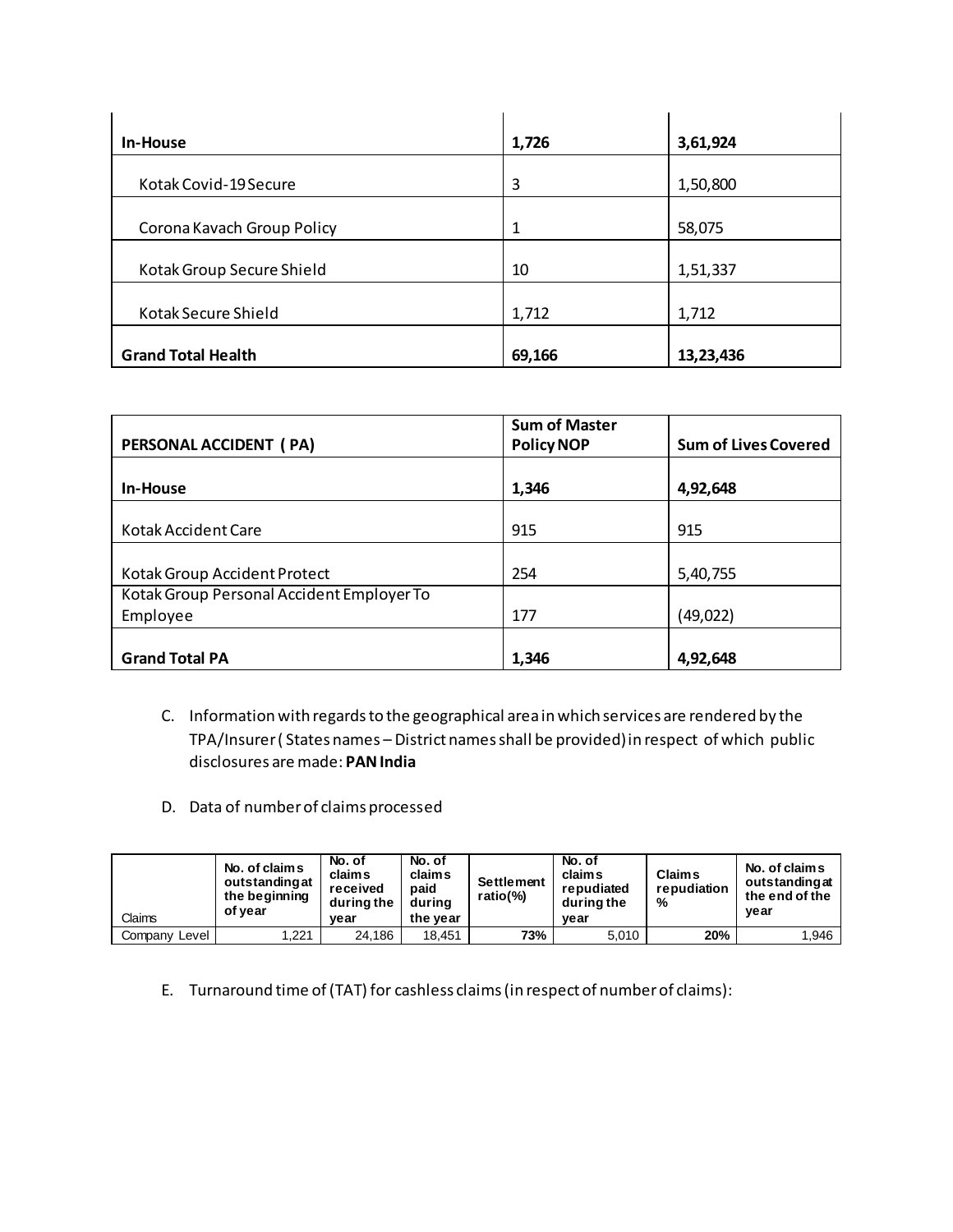### a. **Paramount Health Services & Insurance TPA Pvt. Ltd.**

|         |                    |                        | Individual Policies (in %) | Group Policies (in %)  |                                |  |
|---------|--------------------|------------------------|----------------------------|------------------------|--------------------------------|--|
| Sr. No. | <b>Description</b> | TAT for pre-<br>auth** | TAT for discherge***       | TAT for pre-<br>auth** | <b>TAT</b> for<br>discherge*** |  |
|         | Within <1 Hour     | 0%                     | $0\%$                      | 83%                    | 70%                            |  |
| 2       | Within 1-2 Hours   | 0%                     | $0\%$                      | 14%                    | 27%                            |  |
| 3       | Within 2-6 Hours   | $0\%$                  | $0\%$                      | 3%                     | 3%                             |  |
|         | Within 6-12 Hours  | $0\%$                  | 0%                         | 0%                     | 0%                             |  |
| 5       | Within 12-24 Hours | 0%                     | 0%                         | $0\%$                  | 0%                             |  |
| 6       | >24 Hours          | $0\%$                  | 0%                         | $0\%$                  | 0%                             |  |
| Total   |                    | 0%                     | 0%                         | 100%                   | 100%                           |  |

**Turn Around Time (TAT) for cashless claims (in respect of number of claims):**

### b. Family Health Plan Insurance TPA Ltd.

#### **Turn Around Time (TAT) for cashless claims (in respect of number of claims):**

|         |                    |                        | Individual Policies (in %) | Group Policies (in %)  |                                |  |
|---------|--------------------|------------------------|----------------------------|------------------------|--------------------------------|--|
| Sr. No. | <b>Description</b> | TAT for pre-<br>auth** | TAT for discherge***       | TAT for pre-<br>auth** | <b>TAT</b> for<br>discherge*** |  |
|         | Within <1 Hour     | 92%                    | 90%                        | 88%                    | 77%                            |  |
| 2       | Within 1-2 Hours   | 7%                     | 8%                         | 10%                    | 17%                            |  |
| 3       | Within 2-6 Hours   | $1\%$                  | 2%                         | 2%                     | 6%                             |  |
| 4       | Within 6-12 Hours  | $0\%$                  | 0%                         | $0\%$                  | 0%                             |  |
| 5       | Within 12-24 Hours | $0\%$                  | $0\%$                      | $0\%$                  | 0%                             |  |
| 6       | >24 Hours          | $0\%$                  | $0\%$                      | $0\%$                  | 0%                             |  |
| Total   |                    | 100%                   | 100%                       | 100%                   | 100%                           |  |

# F. Turnaround time in case of payment/repudiation of claims:

### **In-house claims**:

| Description (to<br>reckoned from<br>the date of | Individual       |                   | Group            |                    | Government       |                   | Total            |                      |
|-------------------------------------------------|------------------|-------------------|------------------|--------------------|------------------|-------------------|------------------|----------------------|
| receipt of last<br>necessary<br>document)       | No. of<br>claims | percentag<br>e(%) | No. of<br>claims | percentage<br>(%)p | No. of<br>claims | percentag<br>e(%) | No. of<br>claims | percentag<br>$e(\%)$ |
| Within 1 Month                                  | 32               | 100%              | 9,302            | 100%               | 0                | 0%                | 9,334            | 100%                 |
| Between 1-3<br><b>Months</b>                    | $\Omega$         | $0\%$             | $\Omega$         | $0\%$              | $\Omega$         | 0%                | $\Omega$         | $0\%$                |
| Between 3-6<br><b>Months</b>                    | $\Omega$         | $0\%$             | $\Omega$         | $0\%$              | $\Omega$         | 0%                | $\Omega$         | 0%                   |
| More than 6<br><b>Months</b>                    | $\Omega$         | $0\%$             | 0                | $0\%$              | 0                | $0\%$             | $\Omega$         | $0\%$                |
| Total                                           | 32               | 100%              | 9,302            | 100%               | 0                | $0\%$             | 9,334            | 100%                 |

\*Percentage shall be calculated on total of

respective column